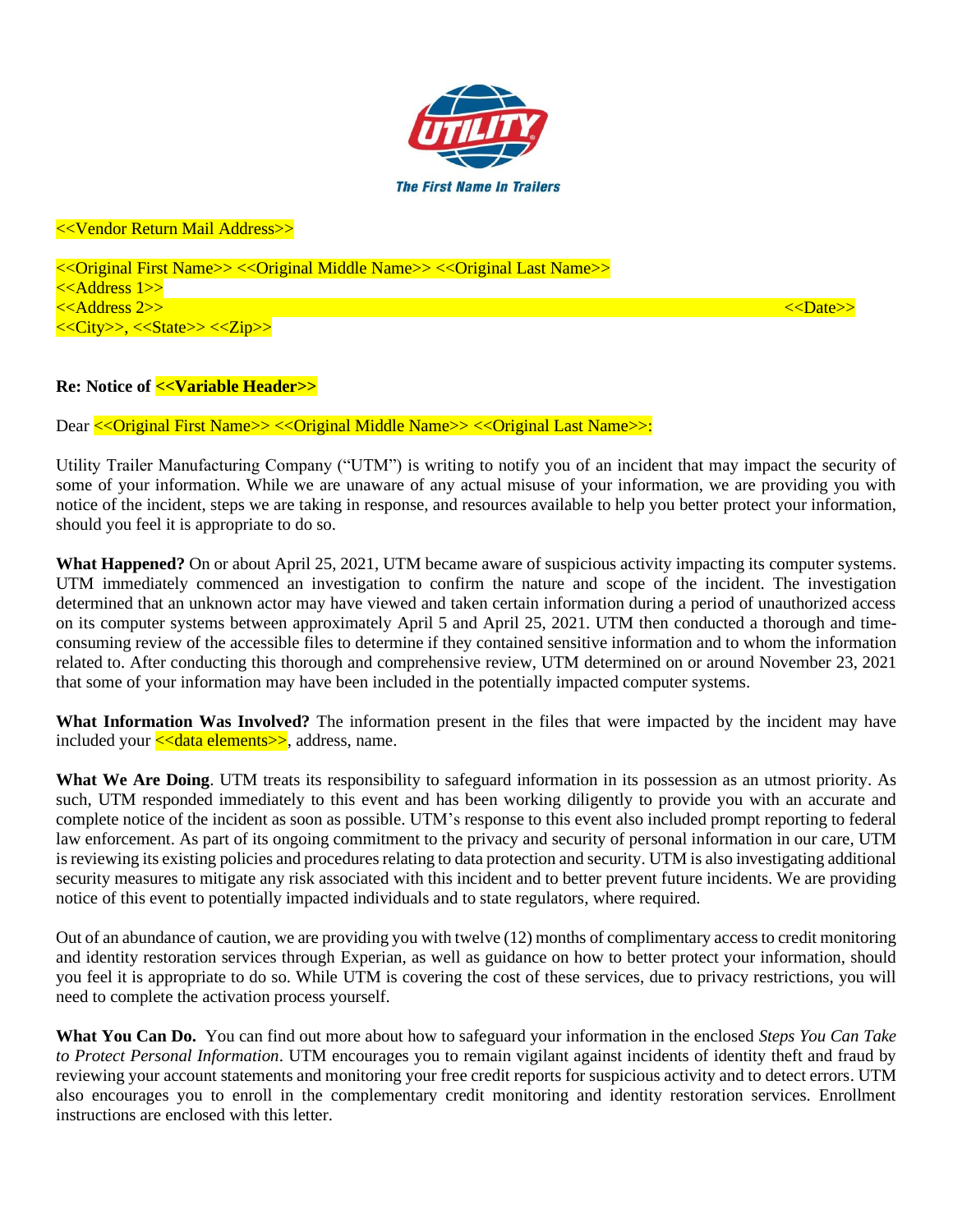For More Information. If you have additional questions, please contact our dedicated assistance line at  $\leq$ call center TFN $\gg$ , Monday through Friday 8 am – 10 pm CST, Saturday and Sunday 10 am – 7 pm CST (excluding major U.S. holidays). You may also write to UTM at 17295 E. Railroad, City of Industry, California 91748.

Sincerely,

Utility Trailer Manufacturing Company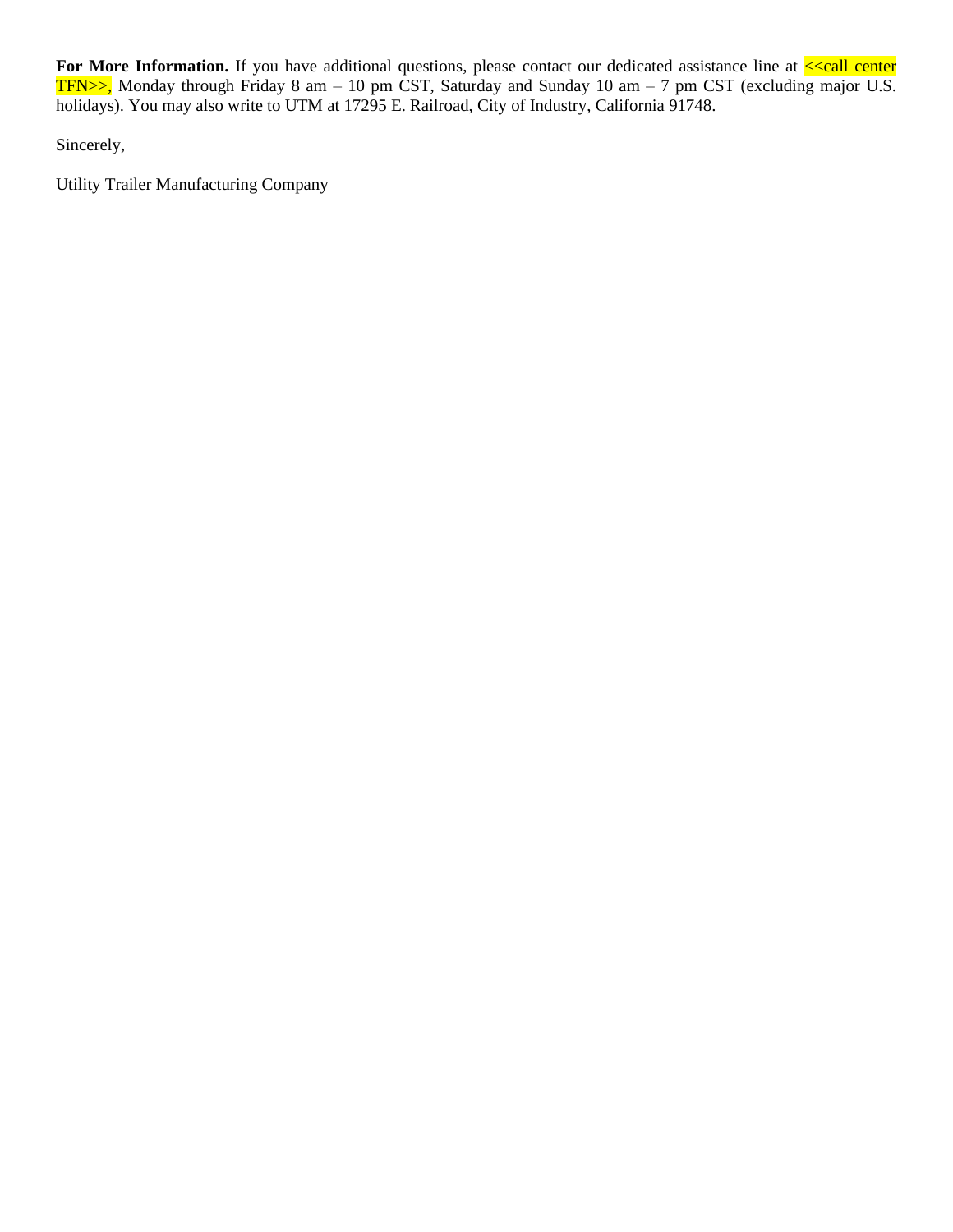# **STEPS YOU CAN TAKE TO PROTECT PERSONAL INFORMATION**

### **Enroll in Credit Monitoring**

To help protect your identity, we are offering complimentary access to Experian IdentityWorks<sup>SM</sup> for 12 months.

If you believe there was fraudulent use of your information as a result of this incident and would like to discuss how you may be able to resolve those issues, please reach out to an Experian agent. If, after discussing your situation with an agent, it is determined that identity restoration support is needed then an Experian Identity Restoration agent is available to work with you to investigate and resolve each incident of fraud that occurred from the date of the incident (including, as appropriate, helping you with contacting credit grantors to dispute charges and close accounts; assisting you in placing a freeze on your credit file with the three major credit bureaus; and assisting you with contacting government agencies to help restore your identity to its proper condition).

Please note that Identity Restoration is available to you for 12 months from the date of this letter and does not require any action on your part at this time. The Terms and Conditions for this offer are located at www.ExperianIDWorks.com/restoration.

While identity restoration assistance is immediately available to you, we also encourage you to activate the fraud detection tools available through Experian IdentityWorks as a complimentary 12-month membership. This product provides you with superior identity detection and resolution of identity theft. To start monitoring your personal information, please follow the steps below:

- Ensure that you **enroll by** [**Enrollment End Date**] (Your code will not work after this date.)
- **Visit** the Experian IdentityWorks website to enroll: [**Enrollment URL**]
- Provide your **activation code**: [Activation Code]

If you have questions about the product, need assistance with Identity Restoration that arose as a result of this incident or would like an alternative to enrolling in Experian IdentityWorks online, please contact Experian's customer care team at **[Experian TFN]** by **[Enrollment End Date**]. Be prepared to provide engagement number **[DB#####]** as proof of eligibility for the Identity Restoration services by Experian.

### **Additional Details Regarding Your 12 Month Experian IdentityWorks Membership**

A credit card is not required for enrollment in Experian IdentityWorks. You can contact Experian immediately regarding any fraud issues, and have access to the following features once you enroll in Experian IdentityWorks:

- **Experian credit report at signup:** See what information is associated with your credit file. Daily credit reports are available for online members only.\*
- **Credit Monitoring:** Actively monitors Experian file for indicators of fraud.
- **Identity Restoration:** Identity Restoration specialists are immediately available to help you address credit and noncredit related fraud.
- **Experian IdentityWorks ExtendCARE<sup>TM</sup>:** You receive the same high-level of Identity Restoration support even after your Experian IdentityWorks membership has expired.
- \$1 Million Identity Theft Insurance\*\*: Provides coverage for certain costs and unauthorized electronic fund transfers.

\* Offline members will be eligible to call for additional reports quarterly after enrolling.

\*\* The Identity Theft Insurance is underwritten and administered by American Bankers Insurance Company of Florida, an Assurant company. Please refer to the actual policies for terms, conditions, and exclusions of coverage. Coverage may not be available in all jurisdictions.

### **Monitor Your Accounts**

Under U.S. law, a consumer is entitled to one free credit report annually from each of the three major credit reporting bureaus, Equifax, Experian, and TransUnion. To order your free credit report, visit www.annualcreditreport.com or call, toll-free, 1-877-322-8228. You may also directly contact the three major credit reporting bureaus listed below to request a free copy of your credit report.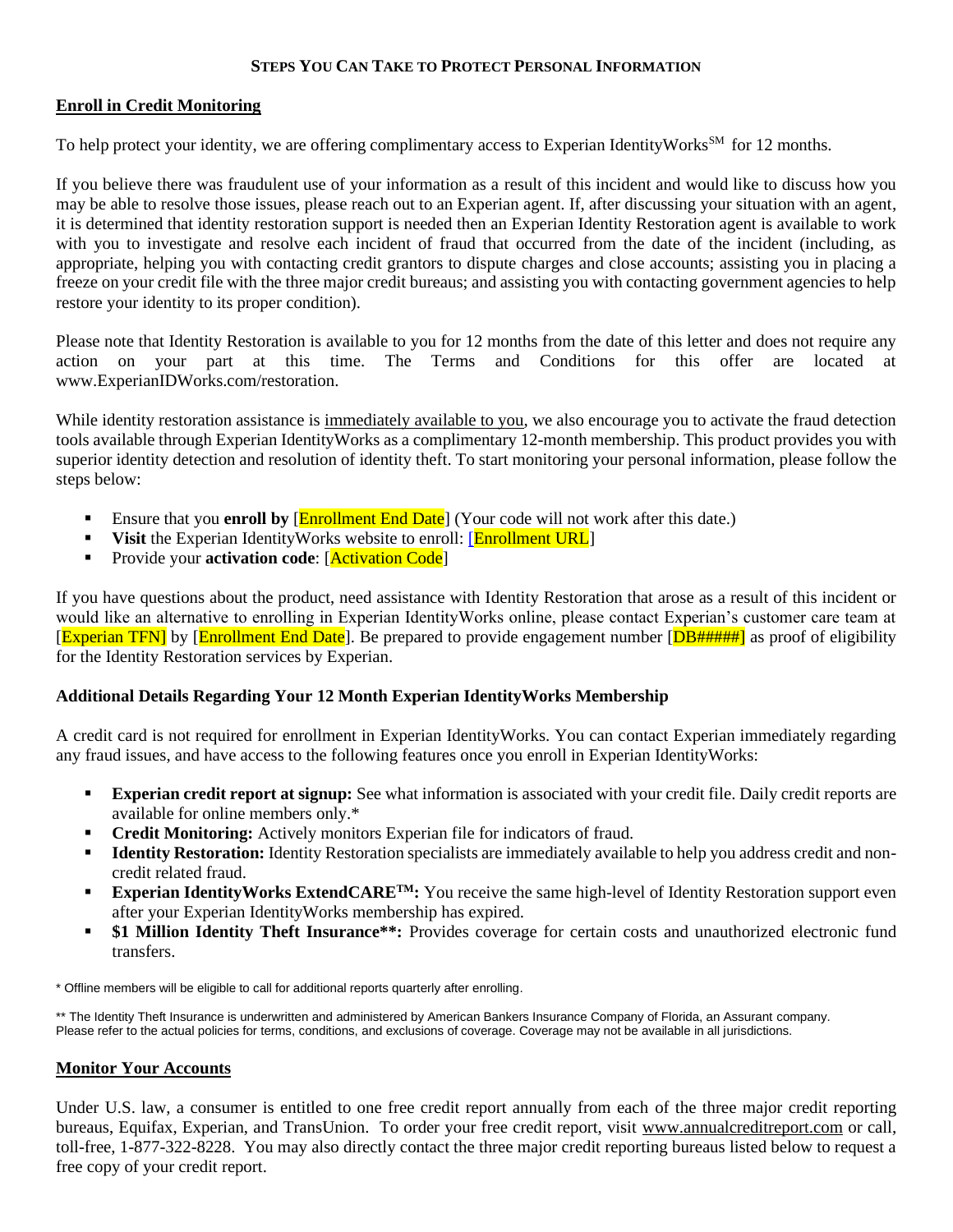Consumers have the right to place an initial or extended "fraud alert" on a credit file at no cost. An initial fraud alert is a 1 year alert that is placed on a consumer's credit file. Upon seeing a fraud alert display on a consumer's credit file, a business is required to take steps to verify the consumer's identity before extending new credit. If you are a victim of identity theft, you are entitled to an extended fraud alert, which is a fraud alert lasting seven years. Should you wish to place a fraud alert, please contact any one of the three major credit reporting bureaus listed below.

As an alternative to a fraud alert, consumers have the right to place a "credit freeze" on a credit report, which will prohibit a credit bureau from releasing information in the credit report without the consumer's express authorization. The credit freeze is designed to prevent credit, loans, and services from being approved in your name without your consent. However, you should be aware that using a credit freeze to take control over who gets access to the personal and financial information in your credit report may delay, interfere with, or prohibit the timely approval of any subsequent request or application you make regarding a new loan, credit, mortgage, or any other account involving the extension of credit. Pursuant to federal law, you cannot be charged to place or lift a credit freeze on your credit report. To request a security freeze, you will need to provide the following information:

- 1. Full name (including middle initial as well as Jr., Sr., II, III, etc.);
- 2. Social Security number;
- 3. Date of birth;
- 4. Addresses for the prior two to five years;
- 5. Proof of current address, such as a current utility bill or telephone bill;
- 6. A legible photocopy of a government-issued identification card (state driver's license or ID card, etc.); and
- 7. A copy of either the police report, investigative report, or complaint to a law enforcement agency concerning identity theft if you are a victim of identity theft.

Should you wish to place a credit freeze, please contact the three major credit reporting bureaus listed below:

| Equifax                                  | <b>Experian</b>                | <b>TransUnion</b>                  |
|------------------------------------------|--------------------------------|------------------------------------|
| https://www.equifax.com/personal/credit- |                                | https://www.transunion.com/credit- |
| report-services/                         | https://www.experian.com/help/ | help                               |
| 888-298-0045                             | 1-888-397-3742                 | 833-395-6938                       |
| Equifax Fraud Alert, P.O. Box 105069     | Experian Fraud Alert, P.O. Box | TransUnion Fraud Alert, P.O. Box   |
| Atlanta, GA 30348-5069                   | 9554, Allen, TX 75013          | 2000, Chester, PA 19016            |
| Equifax Credit Freeze, P.O. Box 105788   | Experian Credit Freeze, P.O.   | TransUnion Credit Freeze, P.O.     |
| Atlanta, GA 30348-5788                   | Box 9554, Allen, TX 75013      | Box 160, Woodlyn, PA 19094         |

### **Additional Information**

You may further educate yourself regarding identity theft, fraud alerts, credit freezes, and the steps you can take to protect your personal information by contacting the consumer reporting bureaus, the Federal Trade Commission, or your state Attorney General.The Federal Trade Commission may be reached at: 600 Pennsylvania Avenue NW, Washington, DC 20580; www.identitytheft.gov; 1-877-ID-THEFT (1-877-438-4338); and TTY: 1-866-653-4261. The Federal Trade Commission also encourages those who discover that their information has been misused to file a complaint with them. You can obtain further information on how to file such a complaint by way of the contact information listed above. You have the right to file a police report if you ever experience identity theft or fraud. Please note that in order to file a report with law enforcement for identity theft, you will likely need to provide some proof that you have been a victim. Instances of known or suspected identity theft should also be reported to law enforcement and your state Attorney General. This notice has not been delayed by law enforcement.

*For Maryland residents*, the Maryland Attorney General may be contacted at: 200 St. Paul Place, 16th Floor, Baltimore, MD 21202; 1-410-528-8662 or 1-888-743-0023; and [www.oag.state.md.us.](http://www.oag.state.md.us/)

*For New Mexico residents*, you have rights pursuant to the Fair Credit Reporting Act, such as the right to be told if information in your credit file has been used against you, the right to know what is in your credit file, the right to ask for your credit score, and the right to dispute incomplete or inaccurate information. Further, pursuant to the Fair Credit Reporting Act, the consumer reporting bureaus must correct or delete inaccurate, incomplete, or unverifiable information; consumer reporting